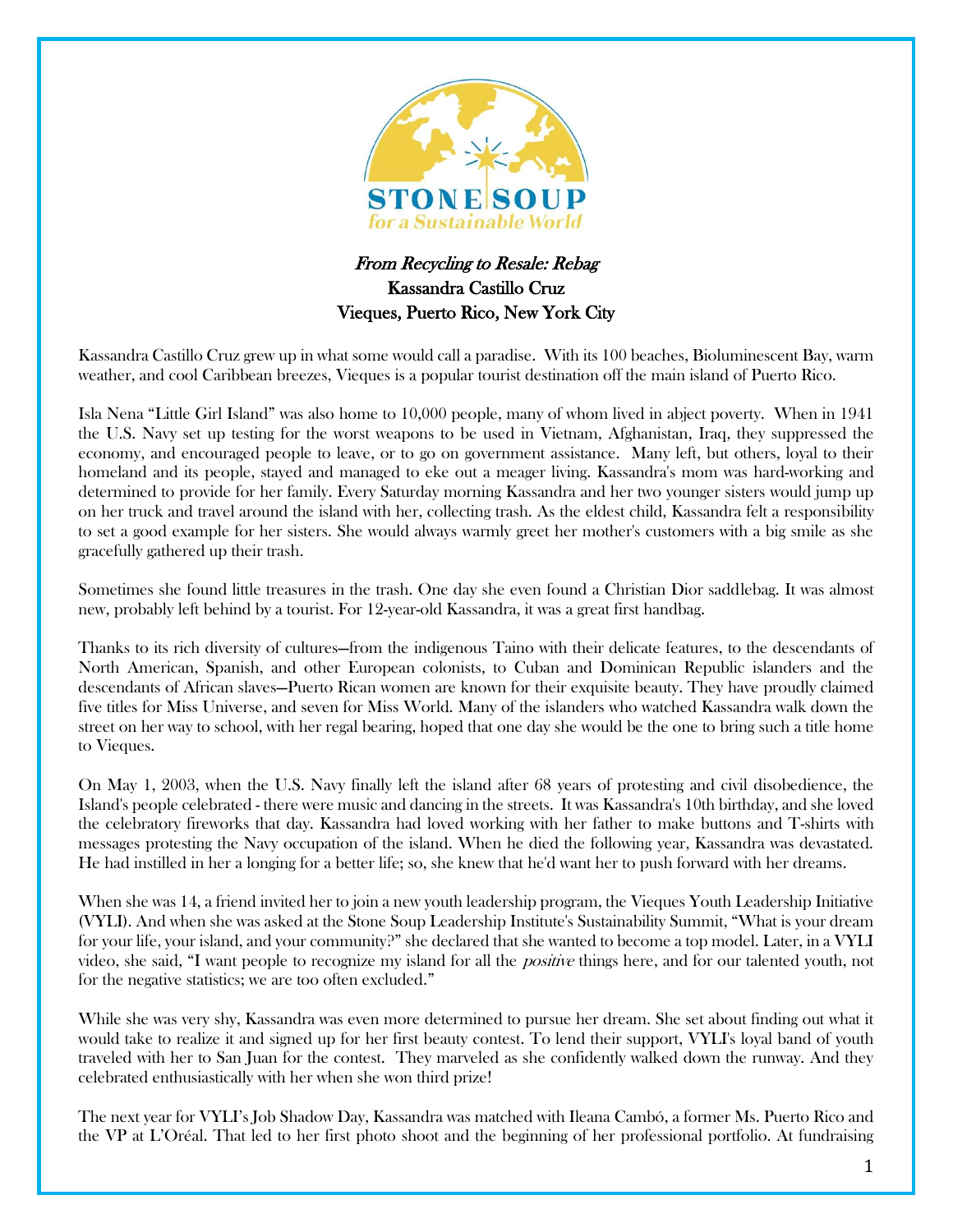events, like VYLI's Taste of the Island, she was introduced to other leaders of the fashion industry. And from there, her modeling career skyrocketed! In just three years, she became a top model for UNICA, the #1 modeling agency in Puerto Rico, and was being featured on fashion magazine covers and receiving many awards.

However, Kassandra was not naïve; she saw the dark side of the fashion industry, which glorified prepubescent girls and often took advantage of their vulnerability. Wise beyond her years, Kassandra kept her head on her shoulders, and stay focused on her goals. She knew that modeling wasn't a *life* for her, just a stepping stone from which to pursue her bigger dreams.

Because she had achieved her first dream, to be a top fashion model, she was an inspiring role model for young girls on Vieques. She led workshops and provided guidance for aspiring models, organized professional photo shoots and fashion shows for them, and led college prep workshops to encourage local youth to strive toward higher education. With VYLI's Entrepreneurship Initiative, she also led workshops where young people turned local natural resources seeds, beads, shells, glass, and stone—into unique jewelry. On the weekends, they sold their wares to tourists and raised funds to invest in their initiative. They were thrilled when they were invited to be the youngest representatives at the  $3<sup>rd</sup>$ Annual Caribbean Artisan Festival in the British Virgin Islands and were able to fly for the first time, to the neighboring island of Tortola, where they met artisans from ten different Caribbean countries, as well as entrepreneurs and reforesters who were preserving their traditional cultures as well as their island environments.

Kassandra carefully saved the money she was earning from modeling so that one day she would be the first in her family to go to college, an even more important dream come true. At the Inter American University in Puerto Rico, she received her degree in Business Administration. And she spent a semester abroad at the Spain Business School in Barcelona, studying swimwear design at the Centro de Las Artes del Diseño y la Alta Costura.

In 2012 Kassandra continued to expand her horizons by traveling to Martha's Vineyard to share her experiences at the Stone Soup Leadership Institute's Sustainability Summit. And she traveled to the tiny island of Lanai, Hawaii and then the Puerto Rican community of Holyoke in western Massachusetts and to show young people how they could use their entrepreneurial skills to realize their dreams.

The next year Kassandra moved to Boston and became the first employee for a startup sustainable fashion company Rebag (Trendlee.com). In 2014, when the company expanded and moved to the U.S. fashion capitol of New York City, Kassandra moved with them. Rebag is now a \$50 million luxury resale retailer that buys and sells luxury handbags. As its Head of Operations, Kassandra oversees teams of 20 people based in branches all over the world.

Rebag allows customers to refresh their closets as often as they like and choose from a selection of thousands of designer handbags. "You can purchase a bag, carry it for up to six months, exchange it for Rebag credit worth at least 70 percent of the original purchase price, and put the credit toward a new bag," Kassandra explains. During the COVID pandemic, the company launched a resourceful new app, "Clair AI," that allows customers to instantly determine the value of new and pre-owned luxury handbags and purchase remotely. "And you haven't had to directly interact with anyone to make it happen," she says. "We get to give these bags three to five 'homes' during their lifetime instead of having them end up in the trash after just one season," Kassandra says, as she reflects back on the Christian Dior bag she found in the trash as a 12-year-old. "That bag is still very popular," she says. "And it is worth \$3,800!"

Kassandra is proud to be working in the sustainable fashion industry, along with companies like Poshmark and ThredUp. She's pleased to see that some large companies, like Levi Strauss, are adopting more sustainable practices too, and she keeps a discerning and watchful eye on the way sustainability practices are defined and applied in the industry.

When in 2017 Hurricane Maria devastated all of Puerto Rico, it brought Vieques to its knees. The island's famous Bioluminescent Bay was destroyed, along with its rich mangrove ecosystem. Without ferry service, people were without food and gas; and the environmental toxins left behind by the U.S. Navy had left people vulnerable to scary autoimmune illnesses. Without a hospital on the island, many people died, especially the elderly—including Kassandra's beloved abuela. Kassandra did what she could to help her family, raising funds and sending them to her mother, and offering her sisters and their children shelter in her tiny Manhattan apartment.